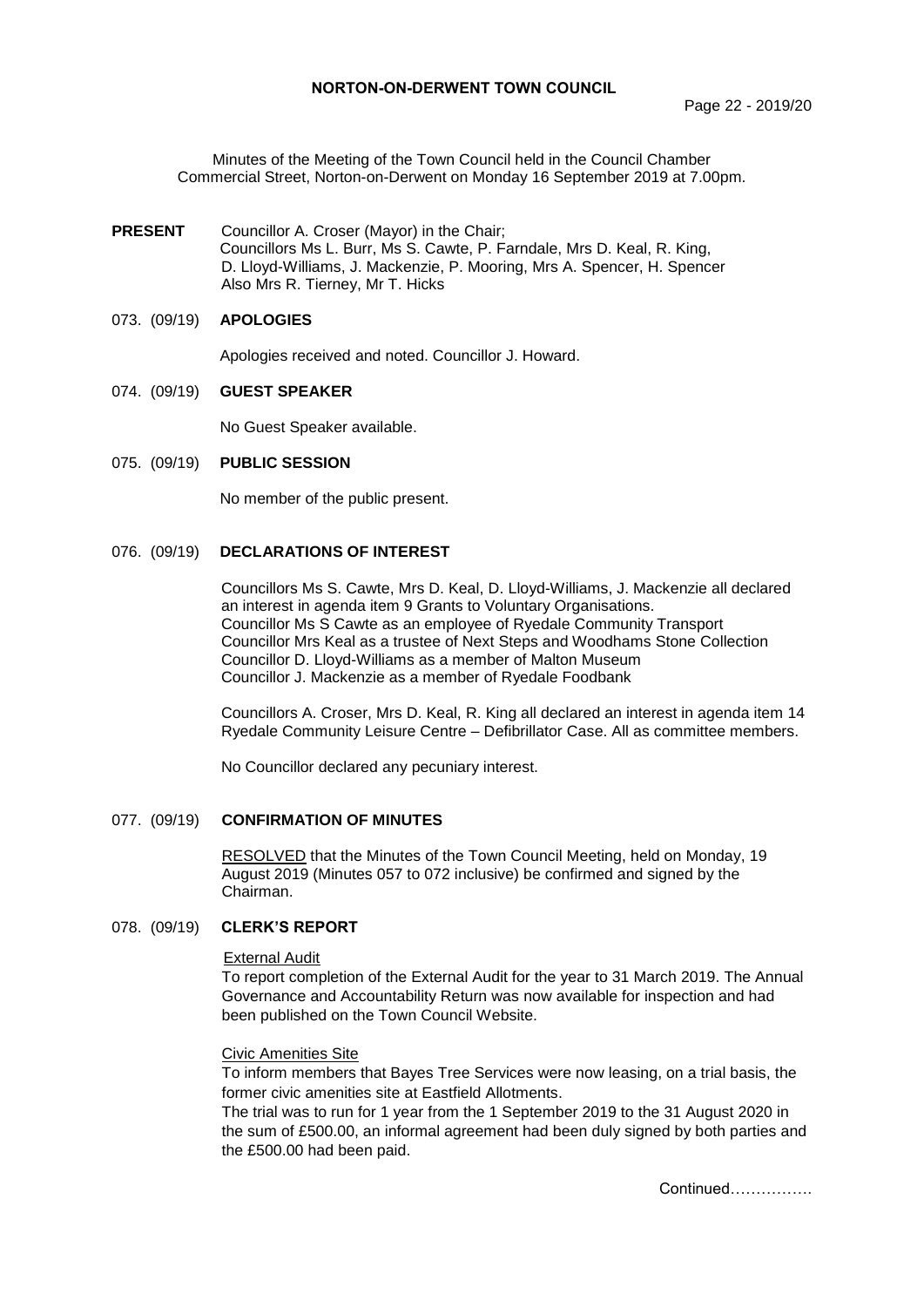## 078. (09/19) **CLERK'S REPORT** (continued)

## Yorkshire Water – Business Services

To report that Yorkshire Water would no longer be working directly with business customers and that from the 1 October 2019 the Council's Water Rates would be transferred to Business Stream, a Scottish Water Company. Noted.

## 079. (09/19) **TOWN MAYOR'S REPORT**

### Mini Police Attestation

The Mayor reported that he and the Deputy Mayor had attended the Mini Police Attestation ceremony at Ryedale House on Monday 2 September. Noted.

#### Stakeholder Presentation – Malton and Norton Traffic Model

The Mayor along with other members of the council had attended the traffic model presentation held at Ryedale House on Tuesday 3 September. It had been disappointing to note that this had been a long awaited event that had provided no solutions to the problems experienced everyday on the local road network and there would now be further delay while possible solutions were considered.

## Ryedale Methodist Circuit – New Superintendent Minister

The Mayor had attended the welcome service for the new Methodist Minister held at the Wesley Centre Malton.

# Planning Appeal – BP Petrol Station 5 Welham Road

The Mayor had attended the Appeal hearing held at the Ryedale Community Leisure Centre on Wednesday 11 September.

While the outcome was still awaited, the Mayor thanked Mr Gwilliam, Councillor J. Howard, and Councillor Mrs Keal for their input in opposing the appeal. Noted by all members.

#### Malton in Bloom

The Mayor reported that Malton had been awarded a gold medal and were the category winner in the Small Town Class, of Yorkshire in Bloom. As a member of the volunteers working with Malton in Bloom the mayor had attended a press photo call on the 12 September, which was still awaiting publication. All members agreed to say well done to Malton in Bloom.

#### Deansfield Court – Extra Care Home

The Mayor had attended the 10 year celebration of the opening of Deansfield Court Extra Care Home. Noted.

#### Stables – Open Day

The Mayor of Malton had attended the open day, but through his links with the Racing Welfare Office in Malton.

Members expressed their disappointment that the Mayor of Norton had not received an invite, and felt that closer links with invitations across the two towns would be helpful.

#### Other items of note;

Trees removed; Norton College and at the entrance to Rivermead on Scarborough Road.

County Bridge; New Heritage Lights being installed, unsure whether it would be possible to have the Christmas Lights on them this year or if it would have to wait until 2020.

Noted.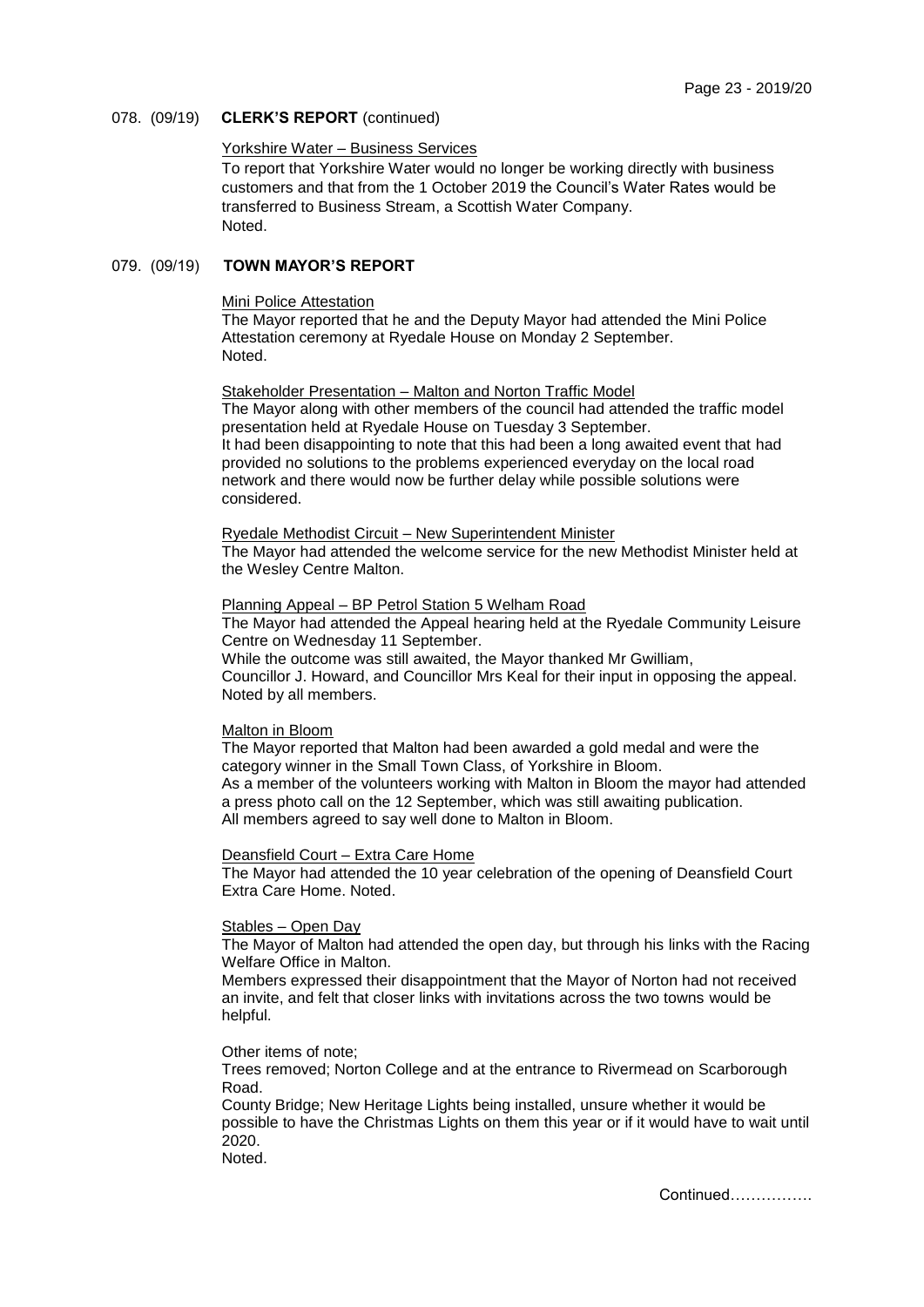## 080. (09/19) **FINANCIAL MATTERS**

- (a) Accounts paid and for payment The Clerk reported that accounts nos. 095 to 103 inclusive, amounting to £8,370.35 had been paid since the last meeting of the Council. RESOLVED that account nos. 104 to 110 inclusive, amounting to £1,134.03 be paid. Payments made accordingly.
- (b) Financial report The Clerk's financial report for the period 01.08.19 to 31.08.19 was received.
- (c) Budgetary monitoring The Clerk's report for the period ending 31 August 2019 was received.

#### 081. (09/19) **PLANNING MATTERS**

- (a) Planning applications referred to the Town Council by Ryedale District Council, for comment and/or recommendation were dealt with as follows: -
- 19/00979/OUT Erection of 2no. semi-detached dwellings and 1no. detached dwelling approval sought for access, layout and scale only (site area 0.0781ha) (revised scheme to refusal 18/00431/OUT dated 03.07.2018) Land Adj 64 Scarborough Road, Norton, Malton, North Yorkshire RESOLVED Recommend Refusal, on the grounds that the number of accesses on to Scarborough Road are a danger to traffic and pedestrians, and that this site lies within the flood plain with the adjacent beck liable to flooding.
- 19/01059/MFUL Demolition of existing offices and factory buildings and erection of 4no. three bedroom terrace dwellings and a block of 6no. two bedroom flats with associated access, parking and landscaping. Bright Steels Building, 1 Beverley Road, Norton, Malton RESOLVED Recommend Approval.
- 19/01045/HOUSE Erection of single storey extension following the removal of existing lean-to and conservatory. 33 Scarborough Road, Norton. Malton. RESOLVED Recommend Approval.
	- (b) To receive decisions notified by Ryedale District Council.

Approved

19/00779/LBC Installation of wall mounted Public Help Point (PHP) in station car park and wall mounted Customer Information System (CIS) near station entrance. Malton Railway Station, Norton Road, Norton, YO17 9RD

## 082. (09/19) **GRANTS TO VOLUNTARY ORGANISATIONS**

## Grants to Voluntary Organisations

The Clerk had circulated a list of organisations that had applied for a grant together with a schedule of grants awarded over the past three years.

RESOLVED that the council in accordance with its powers under section 137 of the Local Government Act 1972, should incur the following expenditure which in the opinion of the council is in the interests of the area and its inhabitants and will benefit them in a manner commensurate with the expenditure:-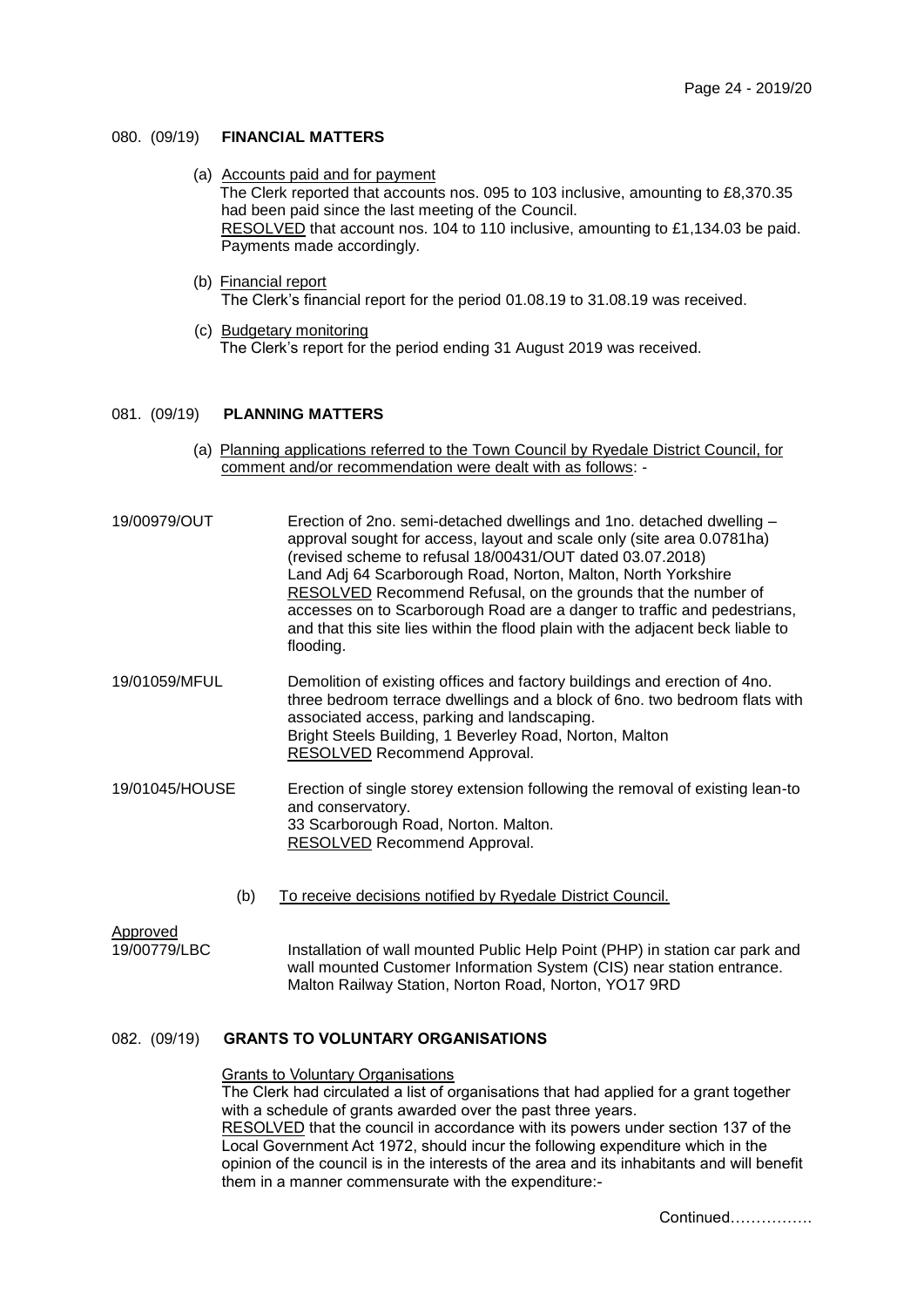## 082. (09/19) **GRANTS TO VOLUNTARY ORGANISATIONS** (continued)

Grants to Voluntary Organisations

- Dickens Gift to Yorkshire No Grant Awarded
- Malton Museum Foundation **E300.00**
- 
- Ryedale Community Transport **E675.00**
- Ryedale Foodbank **E1,000.00**
- Ryedale Free Fridge **E1,000.00**
- Woodhams Stone Collection **E325.00**

Next Steps  $\frac{2}{1000.00}$ 

# 083. (09/19) **COMMUNITY INFRASTRUCTURE LEVY**

Members received an update from the meeting of the CIL Committee held prior to the start of the full council meeting.

Details on the requirements for administering CIL, and just what it could be spent on where quite vague and it was agreed that the Clerk would contact the District Council and obtain details prior to the next committee meeting.

Members of the committee agreed that they would like CIL to make a statement for Norton and not be frittered away. To that end each member was to make enquiries as to possible locations, be it land or buildings that could be utilised and could facilitate events for the community.

Next meeting to be held on the 21 October 2019 at 6.00pm, prior to the full council meeting.

## 084. (09/19) **NORTON IN BLOOM**

Members received an update from the meeting of the In Bloom committee meeting held on the 21 August 2019.

Councillor Lindsay Burr was appointed chairman, with the Deputy Clerk ensuring all permissions and legalities would be met and that all members and volunteers were kept informed of requirements.

The group agreed that to begin with they would concentrate on Church Street and Commercial Street as the areas to enhance. They would also like to have an integrated theme running throughout with wood planters and sleepers, there was also the possibility of siting trees in large planters in Commercial Street, and some wild flower meadow planting in certain areas.

In order to achieve the goal of enhancing the town the committee requested that the budget for 2020/21 for Norton in Bloom be increased by a further £2,000.00. RESOLVED to increase the budget for Norton in Bloom from £4,000.00 to £6,000.00 for the year 2020/21.

# 085. (09/19) **VERGE PARKING WELHAM ROAD**

Members discussed the possibility of Councillor Howard investigating the provision of a Byelaw to stop parking on verges, initially in Welham Road, but that it could cover other areas as well.

RESOLVED that Councillor Howard be asked to investigate the provision of a Byelaw to prevent parking on verges.

#### 086. (09/19) **NEIGHBOURHOOD PLAN**

Members received a statement of costs to the end of the plan period, and while every effort had been made to lay out as clearly as possible the future costs there would inevitably be minor issues that would arise over the next few months. With an account due for payment now, and for setting the budget for the future it was; RESOLVED to pay the sum of £2,017.57 outstanding from Norton now, and that a sum of £7,500.00 be placed in the budget for the future.